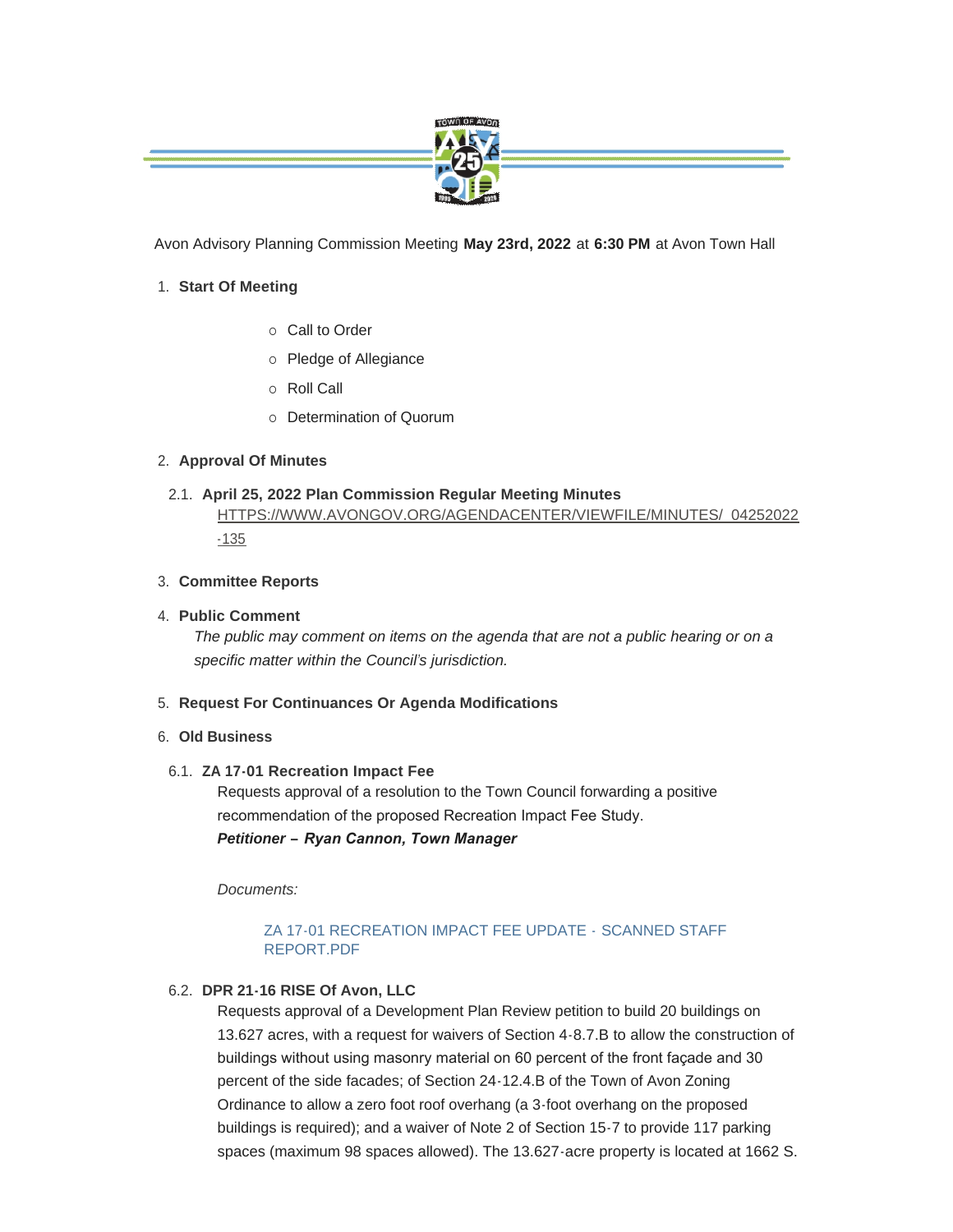County Road 1050 E. The property is zoned I-2 and is located in the Ronald Reagan Corridor.

*Petitioner – Jim Sapp, Rise Commercial* 

*Documents:*

### [DPR 21-16 RISE AVON, LLC DPR -](https://www.avongov.org/AgendaCenter/ViewFile/Item/402?fileID=387) SCANNED STAFF REPORT.PDF

### **MAP(P) 22-08 Fairwood Section 5 & 6** 6.3.

Requests approval of a Major Subdivision Primary Plat approval to develop a residential housing community containing 77 lots. The 51.762-acre property is located west of the Fairwood Subdivision and directly south of Avon High School. *Petitioner - Jeff Banning – Banning Engineering* 

*Documents:*

[MAP\(P\) 22-08 FAIRWOOD, SECTION 5 AND 6 -](https://www.avongov.org/AgendaCenter/ViewFile/Item/400?fileID=389) SCANNED STAFF REPORT.PDF

### **PUD(P) 22-01 Oriole Estate PUD**  6.4.

Request for initial review of a Planned Unit Development to develop a Single-family townhome unit development containing a maximum of (376) townhomes and High School Expansion containing athletic facilities, additional parking and drainage facilities. The 78.84-acre property is located at south side of County Road 150 S and directly west of Avon High School.

*Petitioner - Jeff Banning – Banning Engineering* 

*Documents:*

### [PUD\(P\) 22-01 ORIOLE ESTATES PUD -](https://www.avongov.org/AgendaCenter/ViewFile/Item/401?fileID=390) SCANNED STAFF REPORT.PDF

### **ZA 22-05 Turner Trace Modification Of Commitments** 6.5.

Requests approval of a Zoning Amendment to amend the original Commitments made in 1999. The property is located at east of Avon Ave and Governors Row. *Petitioner - Ben Comer – Comer Law* 

*Documents:*

### [ZA 22-05 TURNER TRACE COMMITMENT MODIFICATION II -](https://www.avongov.org/AgendaCenter/ViewFile/Item/403?fileID=392) SCANNED STAFF REPORT.PDF

#### **New Business** 7.

**DPR 22-09 Holiday Inn Express** 7.1.

Request for approval of a Development Plan Review to allow for a new 4-story, 96 room Holiday Inn Express hotel. The 2.114 acre lot is located on Lot 4D of the Avon Marketplace commercial subdivision. The property is zoned C-2 and is located within Tier 2 of the US Highway 36 Overlay District.

*Petitioner - Pete Gensic, Gensic Engineering*

*Documents:*